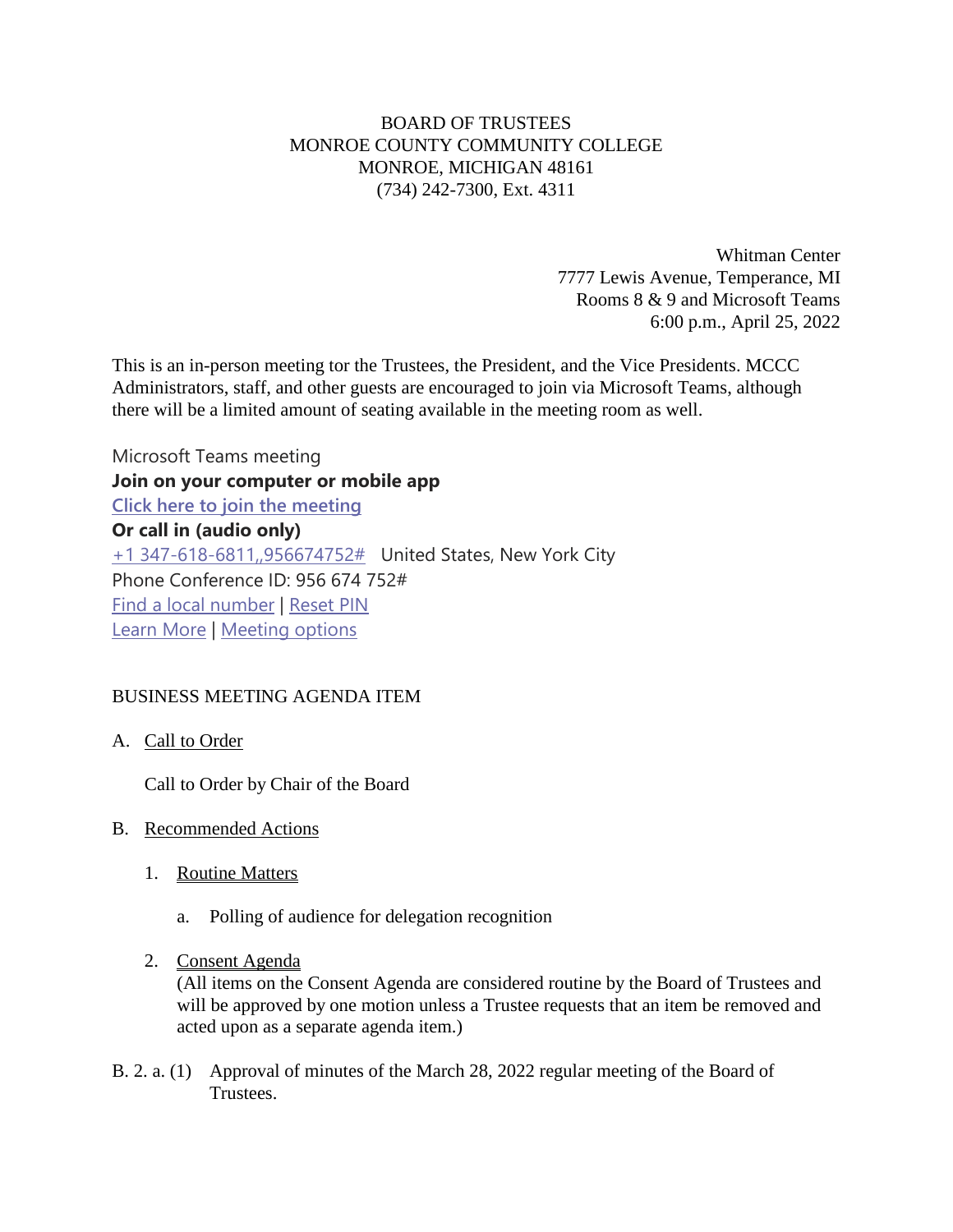3. Old Business

### 4. New Business

### B. 4. a. (1) Retirement Resolution – Mr. Thomas Kleman

Recommended Motion: *"that the following resolution of commendation for Mr. Thomas Kleman be adopted:*

*WHEREAS, Mr. Thomas Kleman, has decided to retire from his position as Power Systems Chief with Monroe County Community College, effective February 23, 2022, and*

*WHEREAS, he has given 25 years of dedicated service to the College, serving as a student assistant, Group I General Maintenance worker (both as a custodian and groundskeeper), Group III Power Systems Trainee, Group IV Power Systems Operator, and Group V Power Systems Chief, and*

*WHEREAS, he is a 2002 Summa Cum Laude graduate of Monroe County Community College earning an Associate of Applied Science degree and holds a high-pressure steam boiler operator's license and the Certified Building Operators (CBO) certification, and*

*WHEREAS, he has served as a mentor, role model and trainer for his co-workers and has helped to foster a high level of professionalism within the maintenance staff, and*

*WHEREAS, he has served in many leadership roles during his tenure at the College including: The Foundation at MCCC Board of Directors (2017-2018), Monroe County Community College Maintenance Association Vice-President (2014-2021), the Great Pumpkin Pursuit 5K Scholarship Fundraiser Committee (2010-2014), and the advisory committee for the selection of the engineer for the campus-wide geothermal system, and*

*WHEREAS, he has been a voice for change and innovation on campus, embracing and helping to implement numerous technological and mechanical updates including the geothermal system and the automation controls, and*

*WHEREAS, everyone associated with Monroe County Community College has benefited from the diligence and commitment he has put into his work on behalf of the College and its Mission, and*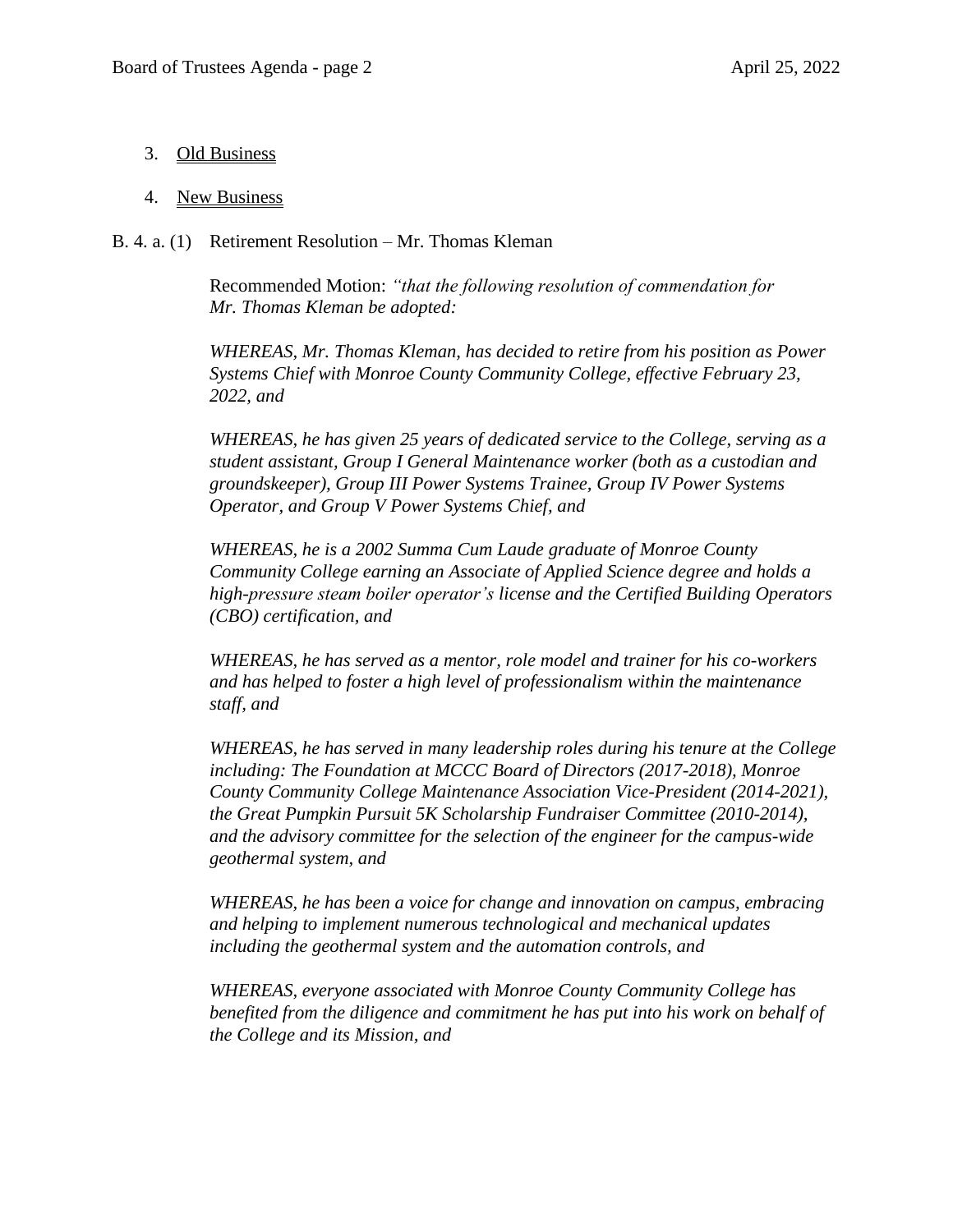*WHEREAS, he will be remembered as an admired co-worker and outstanding employee who demonstrated an impeccable work ethic, love of learning, and commitment to the College and its students.*

*THEREFORE, BE IT RESOLVED, that the Board of Trustees recognize Mr. Thomas Kleman for his dedicated service and contributions to the College, our students, and the community, and* 

*THAT IT BE FURTHER RESOLVED, that the Board of Trustees expresses its very best wishes for his continued success, well-being, and happiness on this Monday, February 28, 2022."*

B. 4. a. (2) Resolution of Commendation – Mr. Kevin Thomas

*Recommended motion: "that the following resolution of commendation for Mr. Kevin Thomas be adopted: WHEREAS, Chef Kevin Thomas will retire from his position as Instructor of Culinary Arts and Foodservice Education at Monroe County Community College, effective May 6, 2022, and*

*WHEREAS, Chef Thomas has been an exceptional full-time faculty member at MCCC for almost 35 years and a valued and highly esteemed professor in the Business Division, and*

*WHEREAS, Chef Thomas has taught a wide variety of culinary courses, and*

*WHEREAS, Chef Thomas has created a positive work environment in numerous classes that has allowed students to develop academically as well as personally, serving them well both at MCCC and beyond, and*

*WHEREAS, Chef Thomas has hosted events for MCCC and the general community over the years through the culinary program, including community events, buffets, and the operation of Cuisine 1300, and*

*WHEREAS, Chef Thomas was awarded Faculty of the Year for 1990-1991 and will serve as the Honorary Grand Marshal for MCCC's graduation ceremonies this year, and*

*THEREFORE, BE IT RESOLVED that the Board of Trustees recognizes Chef Kevin Thomas for his dedicated service and contributions to his students and the community, and*

*BE IT DECIDED that by the President's recommendation, Chef Kevin Thomas shall hereby be granted faculty emeritus status, and*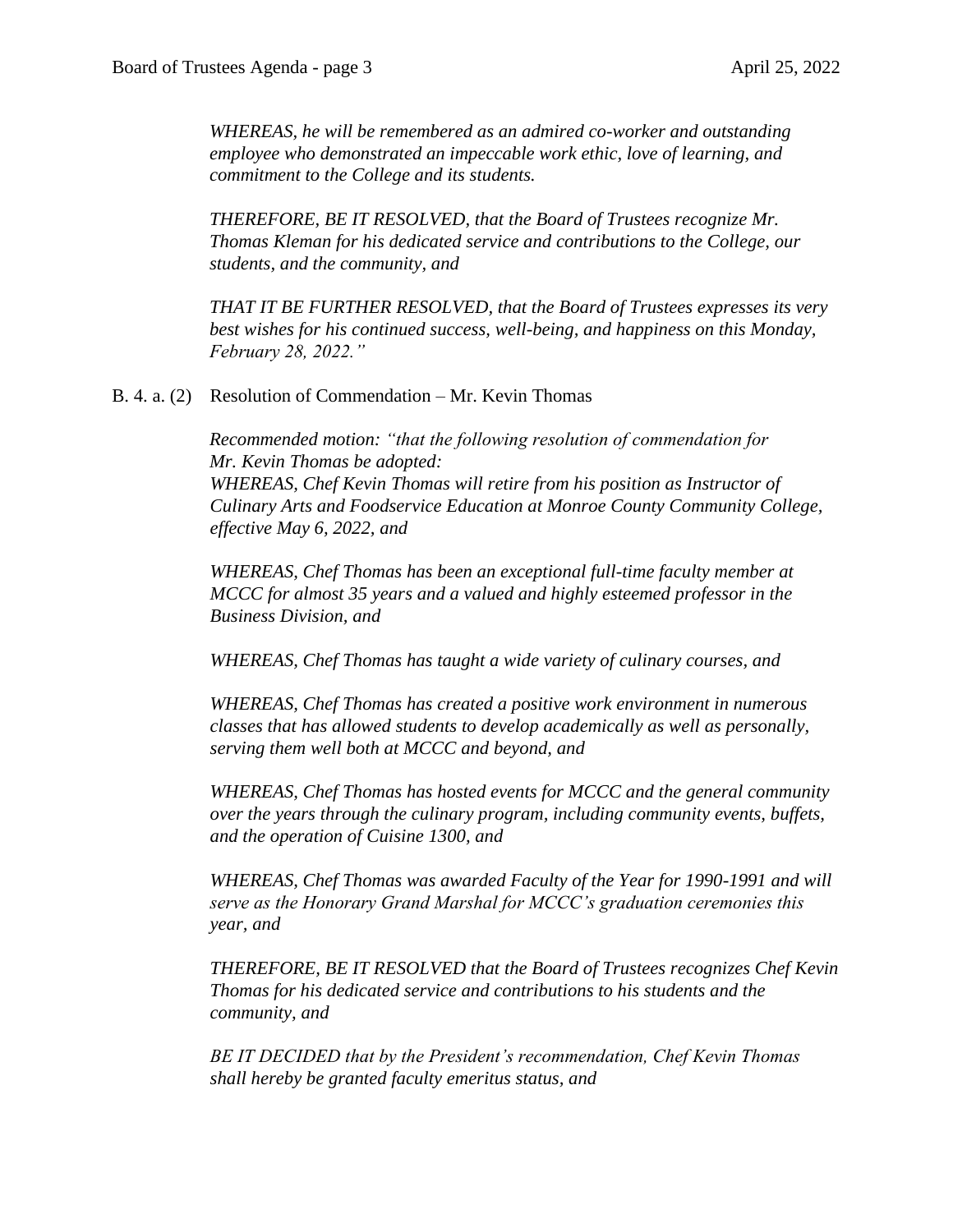*BE IT RECORDED that the Board of Trustees wishes for Chef Kevin Thomas continued success, good health, and happiness on this day, April 25, 2022.*

B. 4. a. (3) Alumnus of the Year – Ms. Julie Beste-Walz

*WHEREAS, Julie Beste-Walz earned her associate of applied science degree in Nuclear Engineering Technology from Monroe County Community College in 2016; and*

*WHEREAS, she became the first student from the MCCC Nuclear Engineering Technology program to be hired by DTE Energy and now serves as a licensing analyst at the company, working on a number of projects that include the Fermi 2 Power Plant license renewal and the Fermi 3 Combined Operating License Application, which has resulted in a Combined Operating License; and*

*WHEREAS, she also serves as the records and corrective actions coordinator for Major Enterprise Projects at DTE Energy; and* 

*WHEREAS, she has earned two awards for performance excellence at DTE Energy and her Six Sigma Black Belt from the University of Michigan; and*

*WHEREAS, she has been very active in the Monroe County Community College community, serving as a keynote speaker at the State of the College event on behalf of MCCC President Dr. Kojo A. Quartey and volunteering her time to assist with the informational campaign about the college's 5-Year Maintenance and Improvement Millage; and*

*WHEREAS, she has served as secretary of the Michigan-Ohio American Nuclear Society, as well as treasurer on the society's executive committee for multiple years; is a member of the Women in Nuclear organization that is very active in educational math science outreach in Michigan schools; actively volunteered with St. Patrick School and the Ypsilanti Yankee Air Museum Rosie the Riveter Guinness Book of World Records event, and helped earn DTE Energy Foundation grants for these non-profit partners; and*

*WHEREAS, she is an active, working mother. She and her husband, Brian are the parents of two boys – Garrick, who earned his advanced welding certification at MCCC, and Graham, who is an 11th grader at Jefferson High School; and* 

*WHEREAS, she volunteers he time to assist St. Anne's Catholic Church, the Salvation Army, Military Families of Monroe County, the Monroe County Lake Erie Muskrat Run, the Humane Society of Monroe, Habitat for Humanity and Habitat Women Build events, and Jefferson High School; and*

*WHEREAS, she is a woman of great character and integrity who exemplifies the*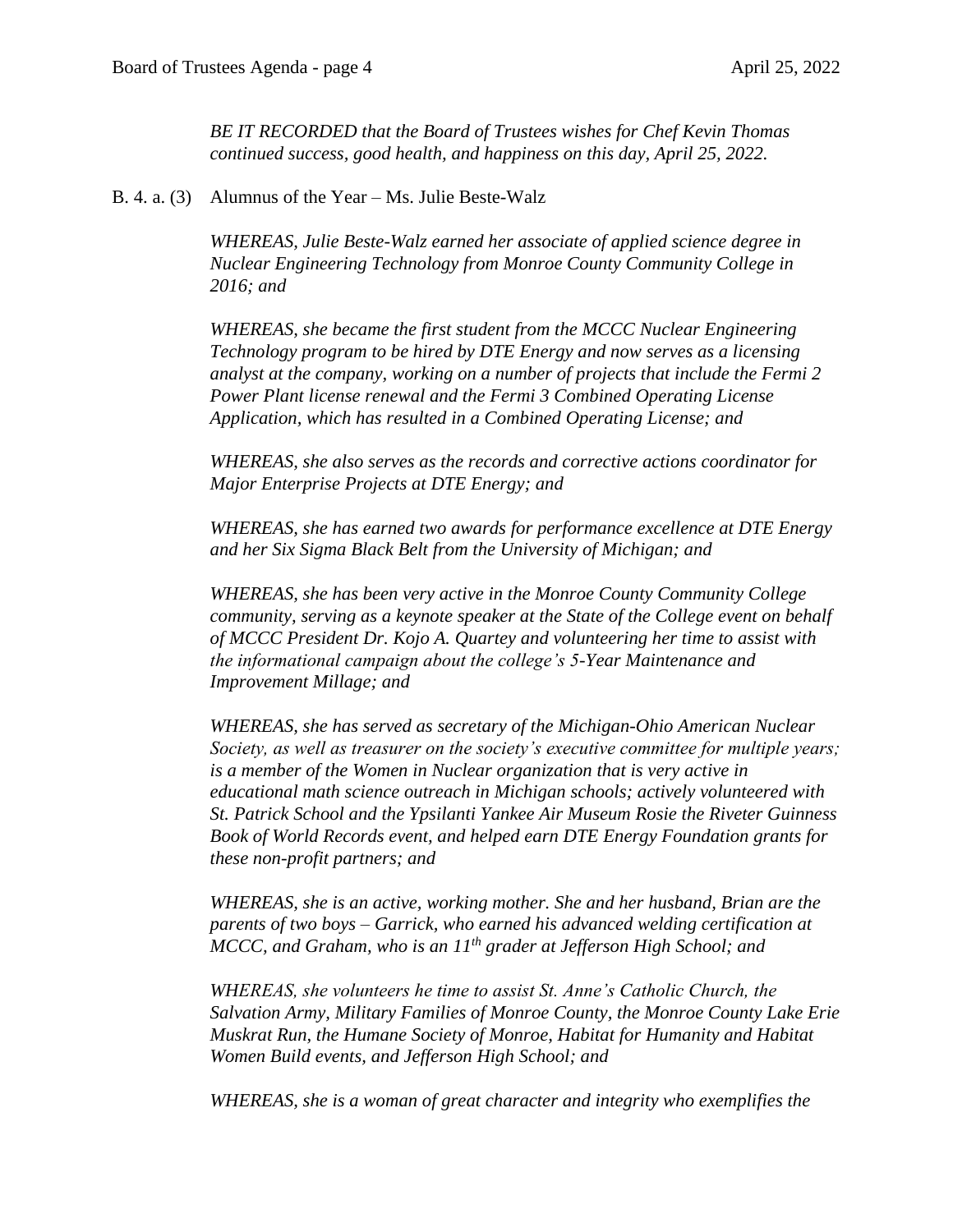*best of Monroe County Community College;*

*THEREFORE, BE IT RESOLVED, that the Board of Trustees recognizes and congratulates Julie Beste-Walz on her accomplishments and accolades, and*

*THAT IT FURTHER BE RESOLVED, that the Board of Trustees honor her with the 2022 Monroe County Community College Alumnus of the Year Award and expresses its sincere gratitude and appreciation on this Monday, April 25, 2022.*

B. 4. a. (4) College Supporter of the Year – Mr. Victor Bellestri

Recommended motion: "*that the following resolution of commendation for Victor Bellestri be adopted:*

*WHEREAS, Victor Bellestri and his wife Bonnie have been donors to The Foundation since its inception, giving generously each of the past 23 years of its existence to causes benefitting the college; and*

*WHEREAS, the Bellestri Family has supported capital campaigns with major gifts recognized by the naming of the La-Z-Boy Center Main Entry Vestibule, Career Technology Center Internet Café and most recently the endowment of a scholarship dedicated to assist students facing a financial emergency; and*

*WHEREAS, Mr. Bellestri has distinguished himself by more than financial generosity alone by joining The Foundation Board of Directors in 1999 as both an inaugural director and the board's first elected treasurer; and*

*WHEREAS, his financial acumen skillfully guided the finance committee and board through many complicated financial issues, including the creation of an investment strategy, development of investment policy statement and the bi-annual assessment of The Foundation's investment portfolio and wealth managers; and*

*WHEREAS, The Foundation sits on very solid financial footing thanks in great part to his leadership, with a net position now exceeding \$10,000,000; and*

*WHEREAS, he was elected chair of The Foundation in 2017, becoming only the second person to lead the board; and*

*WHEREAS, his stature, experience, calm demeanor and steady hand allowed for a smooth, effortless leadership transition; and* 

*WHEREAS, his tenure as chair included some of the most challenging moments in the college's history, and yet in the face of adversity he represented everything a chair should be: supportive, visionary, flexible and capable, and through his empowering leadership The Foundation thrived and grew; and*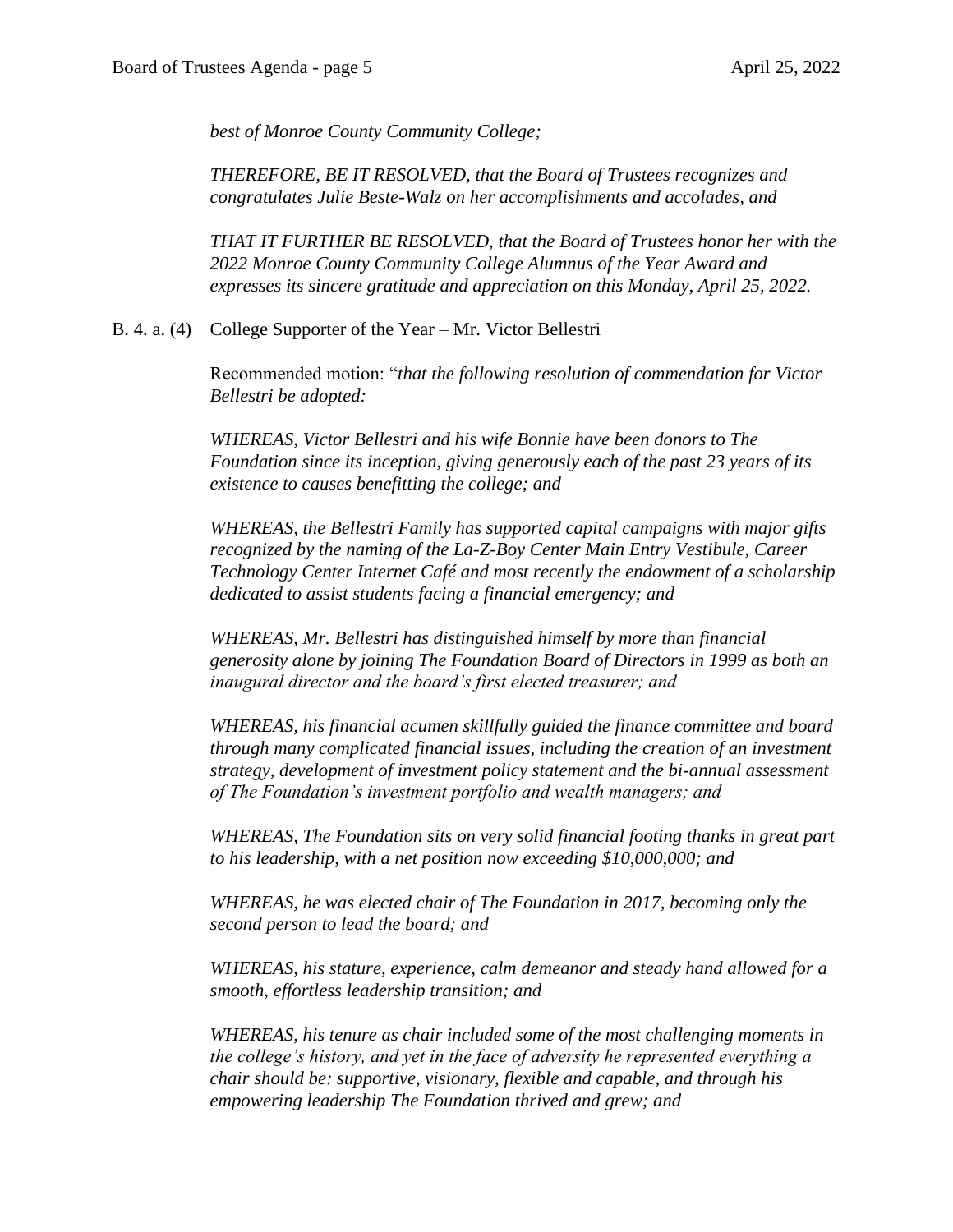*WHEREAS, few live, breathe and embody the mission of MCCC more than Mr. Bellestri, and he does so simply because he sees and appreciates the good the college does in the community he calls home; and*

*WHEREAS, he is so proud of his affiliation with MCCC that each December Mrs. Bellestri visits campus to buy her Christmas gifts for Mr. Bellestri from the campus store so he can sport the latest MCCC fashion; and*

*WHEREAS, he leads The Foundation Board of Directors with grace, dignity, generosity, humility, empathy, skill, compassion and intelligence and this college is incredibly fortunate to have him as a persuasive and passionate advocate for the mission of MCCC.*

*THEREFORE, BE IT RESOLVED, that the Board of Trustees recognizes Mr. Victor S. Bellestri as the 2022 College Supporter of the Year in recognition of his past and continued support of Monroe County Community College, its students and the public; and*

*THAT IT BE FURTHER RESOLVED, that the Board of Trustees expresses its sincere gratitude and congratulations to him on this Monday, April 25, 2022."*

B. 4. a. (5) Proposed Policy Revision – Policy 4.02, College Parallel and Career Programs; Procedure 4.02.01, Transfer and Occupational Programs

Recommended motion: *"that Policy 4.02 be approved as presented."*

## C. Information and Proposals

- 1. Delegation
- 2. Non-staff Communications and Reports
- 3. President and Staff
- C. 3. a. (1) Staff Appointment, Resignations, etc.

Staff Appointment: Adam Wilson, Power Systems Trainee, effective April 11, 2022 (Replacing Thomas Kleman) Jarrod Saum, Student Success Navigator—Retention & Completion, effective April 18, 2022 (replacing Damaris Sargent)

Resignations: Nicholas Scheer, Payroll Accountant, effective April 8, 2022